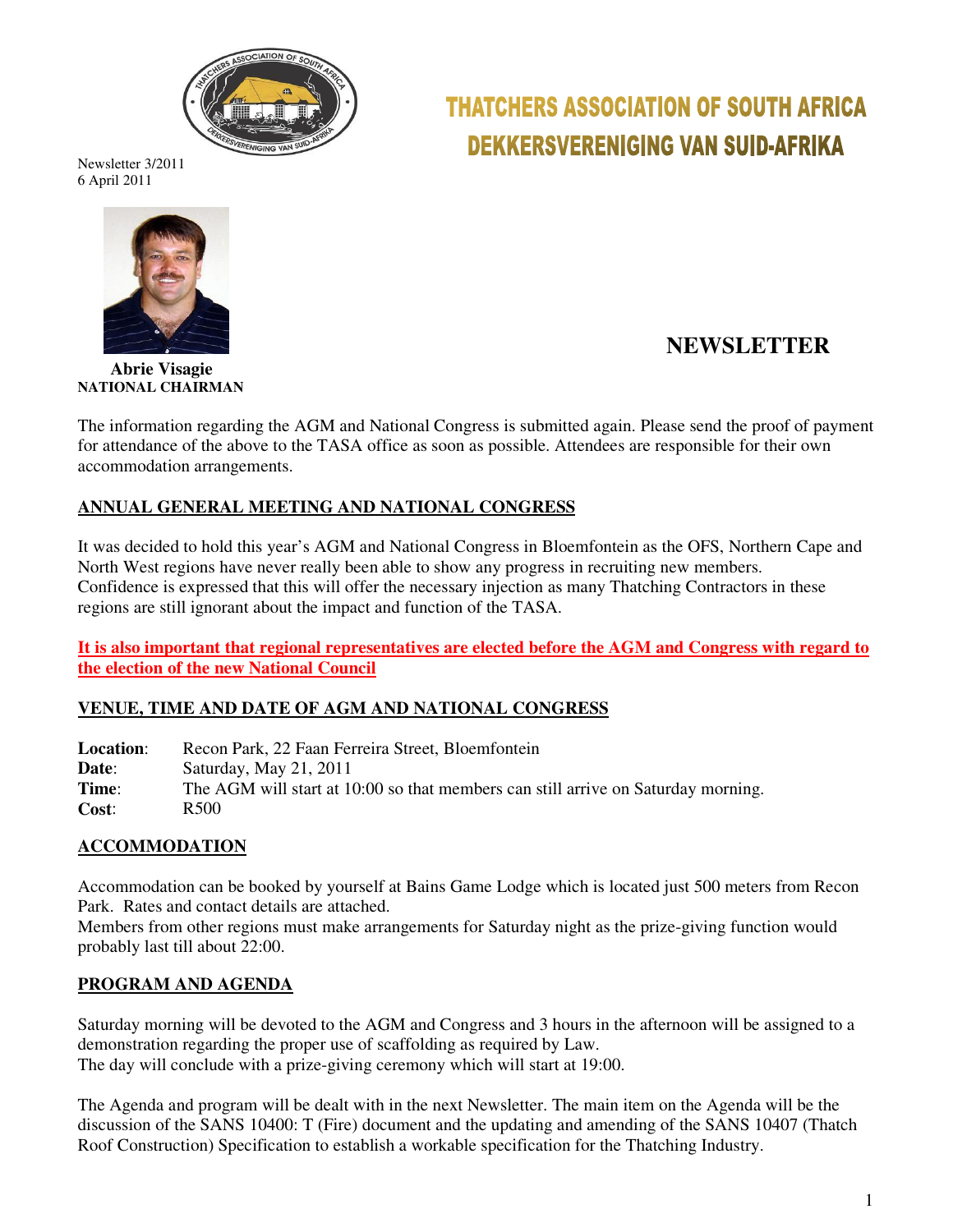# **WHO CAN ATTEND THE NATIONAL CONFERENCE AND AGM?**

Although only members whose subscriptions are up to date have voting rights, any Thatching Contractor or persons from related businesses may attend. We encourage our members, especially from regions OFS, Northern Cape and North West to invite as many Thatching Contractors to attend as possible.

### **NATIONAL PHOTO COMPETITION FOR TASA MEMBERS**

. Only the National Photo Competition for TASA members will take place this year and members are requested to send their entries to the TASA's office as soon as possible. The photos will be published in glossy magazines and must have a high resolution - not less that 2 MB in size.

#### **The categories are as follows:**

Largest single structure Most aesthetic structure Smaller structures such as lapas Funniest thatching photo or video

Two entries per category per member of the finished structures are allowed. You are welcome to send in photos took during the building process, but the end product must be a photo of the finished structure.

#### **REPLACEMENT OF THE NATIONAL THATCH ROOF CONSTRUCTION COMPETITION**

Suggestions that can replace the National Thatched Roof Construction Competition are awaited. It was decided not to hold the above competition again, because not enough entries are received.

#### **SANS 10400 & 10407**

The SANS 10400 - T (Fire) document and the SANS 10407 (Thatched Roof Construction) Specification will be discussed. The SABS has decided to retain the SANS 10407 and the TASA were requested to submit suggestions on how to get the document updated and amended to be a workable specification for the Industry.

#### **CONGRATULATIONS TO LIESL SCHOONRAAD WITH HER EXCELLENT PERFORMANCE**

Liesl Schoonraad swam 5.6 miles/9 km from Robben Island to Blouberg Beach on 2 April 2011, on her fortieth birthday for Cerebral Palsy Awareness. Strong currents, blue bottles, jelly fish, freezing temperatures and sharks makes this swim one of the most dangerous, most extreme swims in the world.

Liesl is one of the founder members of the TASA and her next challenge is the Strong Woman Competition in December 2011.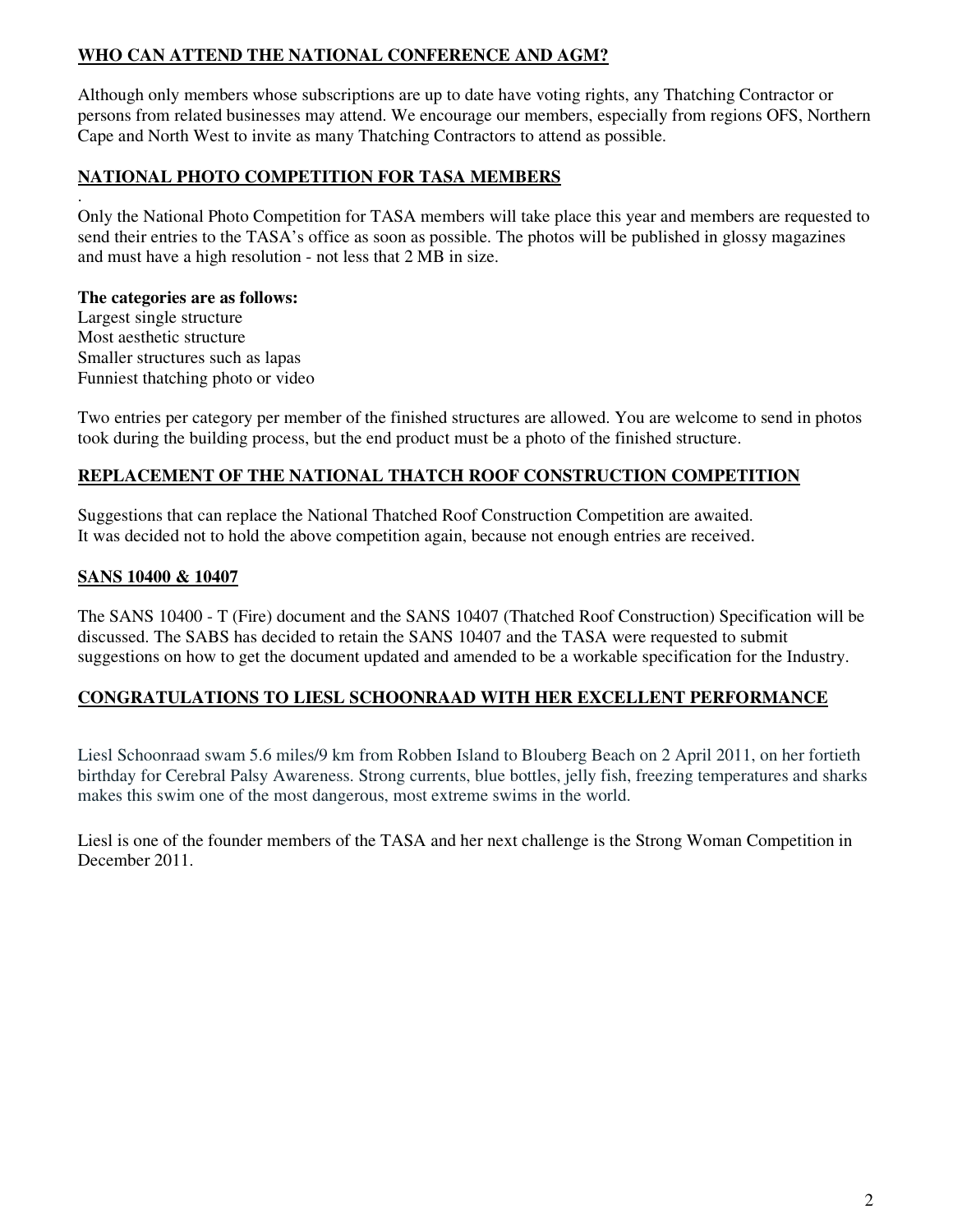



Besides the boat she was just a dot in the ocean.

Holding back for the Robben Island ferry to pass.





After the ferry passed, she caught the waves and from there the ocean just became tougher and tougher.

The article and video can be viewed at: www.swimforfreedom.co.za

Kind regards

# Abrie Visagie **NATIONAL CHAIRMAN**

Thatchers Association of South Africa Mobile 083 283 8429 P O Box 15936 Fax 086 6549 151<br>LYTTELTON Website www.sa-thatcl LYTTELTON Website www.sa-thatchers.co.za<br>
0140 Email address admin @sa-thatchers.co.za

admin@sa-thatchers.co.za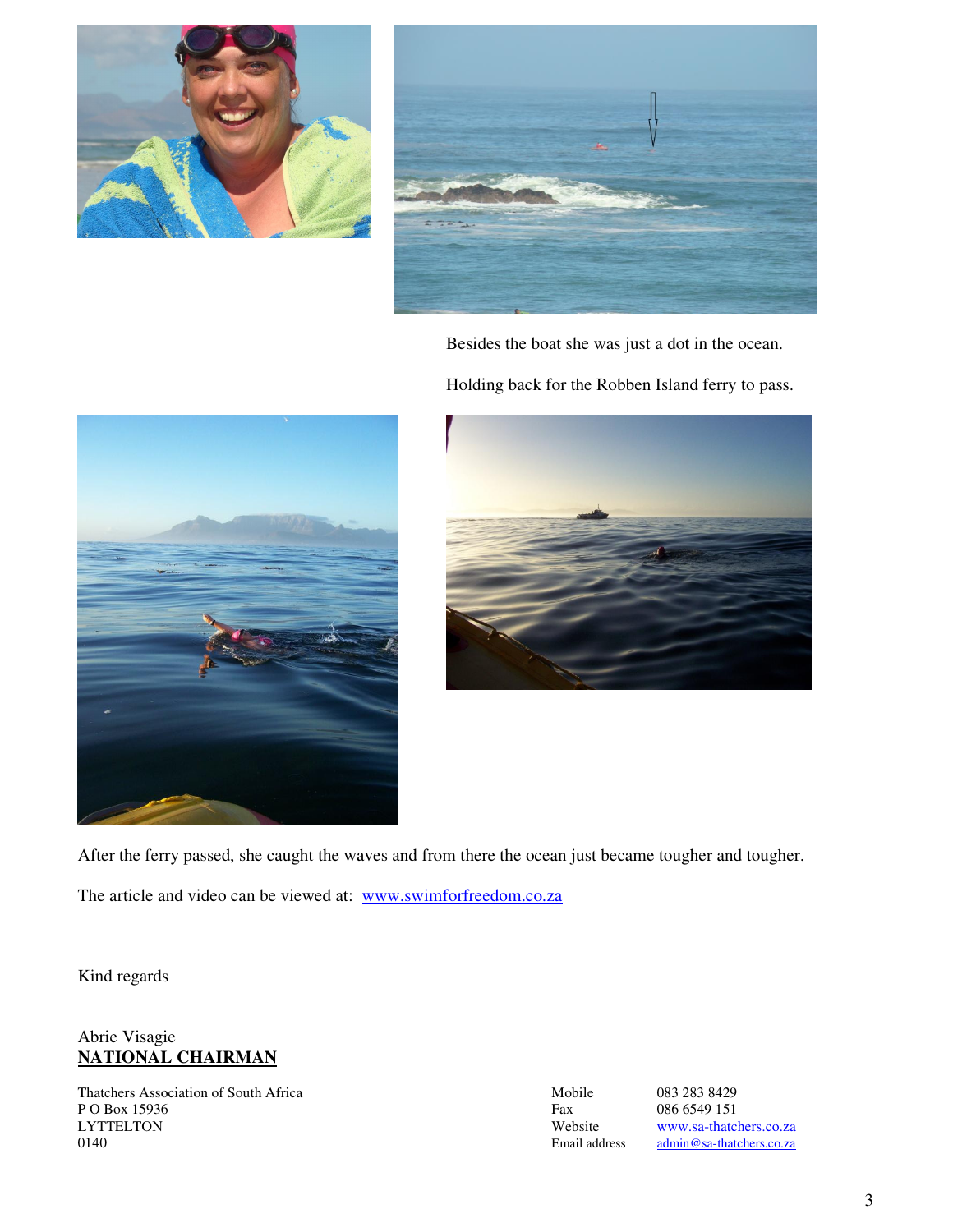# **ACCOMMODATION**

# **BAINS GAME LODGE \*\*\***

| 31 Kimberley Road<br><b>Bainslylei</b><br><b>BLOEMFONTEIN</b> | Phone<br>Fax<br>Website | 051 451 1761<br>051 451 1115<br>Email address reception@bainsgamelodge.co.za<br>www.bainsgamelodge.co.za |                  |            |                    |
|---------------------------------------------------------------|-------------------------|----------------------------------------------------------------------------------------------------------|------------------|------------|--------------------|
| <b>Chalet rooms:</b>                                          | <b>Bed only</b>         | Single:                                                                                                  | R <sub>399</sub> | Double:    | R <sub>549</sub>   |
| <b>Chalets:</b>                                               | <b>Bed only</b>         | Single:                                                                                                  | R449             | Double:    | R599               |
| <b>Executive Chalets:</b>                                     | <b>Bed only</b>         | Double:                                                                                                  | R999             | 3 Persons: | R <sub>1</sub> 098 |
|                                                               |                         |                                                                                                          |                  | 4 Persons: | R1 199             |
| Hotel rooms:                                                  | <b>Bed only</b>         | Single:                                                                                                  | R <sub>599</sub> | Double:    | R <sub>699</sub>   |
|                                                               | <b>Suite</b>            | Single:                                                                                                  | R799             | Double:    | R899               |
| Hotel rooms :                                                 | $1st$ floor             | Single:                                                                                                  | R <sub>599</sub> | Double:    | R <sub>699</sub>   |
|                                                               | $2nd$ floor             | Single:                                                                                                  | R499             | Double:    | R <sub>599</sub>   |
|                                                               | $3rd$ floor             | Single:                                                                                                  | R <sub>499</sub> | Double:    | R <sub>549</sub>   |
| <b>Breakfast is extra:</b>                                    | <b>R69</b>              |                                                                                                          |                  |            |                    |

# **MAP TO RECON PARK WHERE THE AGM & CONFERENCE WILL BE HELD**

**Directions to Faan Ferreira Ave, Bloemfontein. 3.2 km** – about **7 minutes**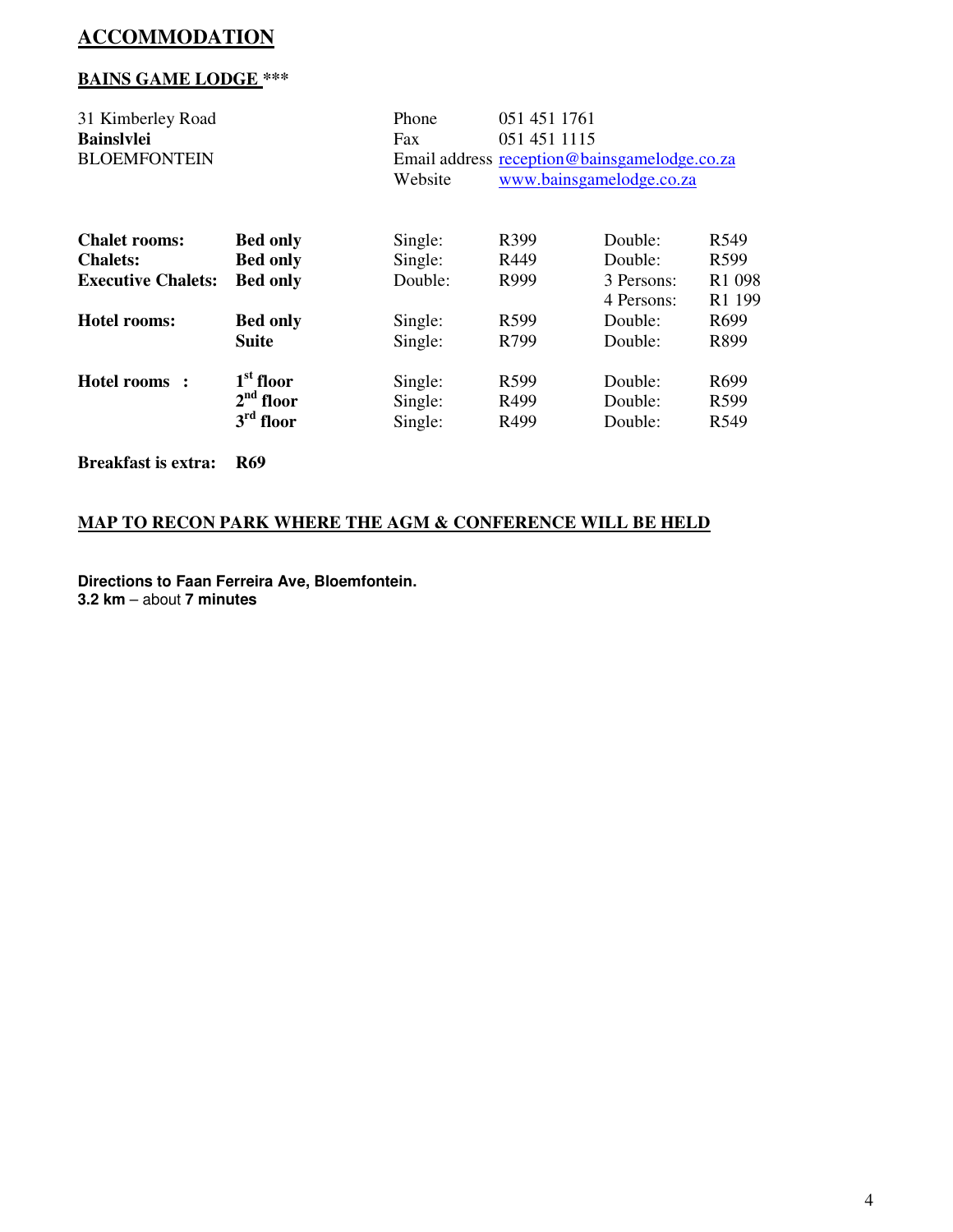

# **Exit 190**



#### 1. Head **southwest** on **Exit 190** toward **Nelson Mandela Dr/N8**